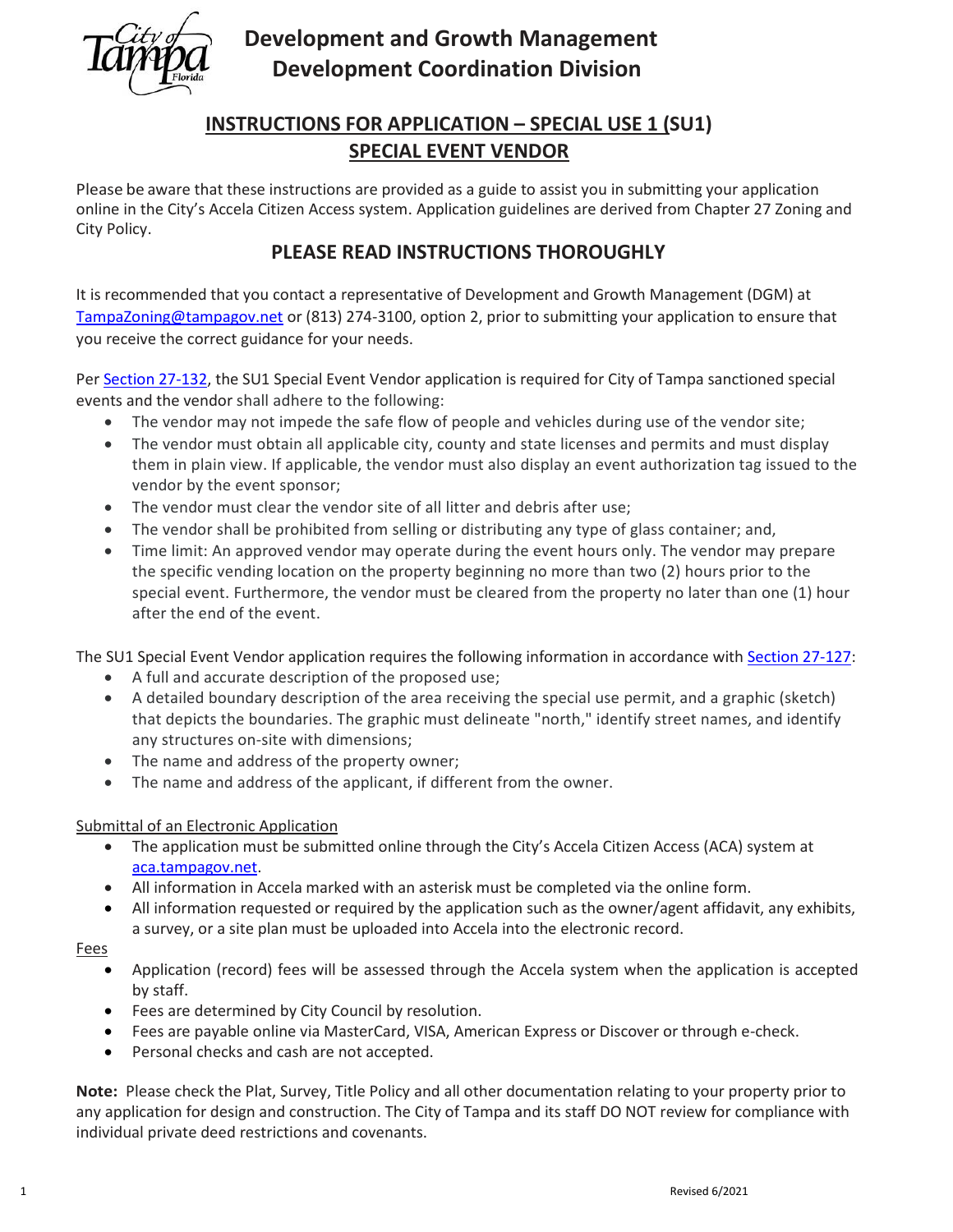

## **SPECIAL USE 1 (SU1) SPECIAL EVENT VENDOR**

#### **AFFIDAVIT TO APPLY FOR A ZONING CODE RELATED APPLICATION and AUTHORIZED AGENT FOR AN APPLICATION TO THE CITY OF TAMPA**

Multiple authorizations may be necessary if there is more than one property owner. APPLICATION/RECORD NUMBER:

PROPERTY (LOCATION) ADDRESS(ES):

FOLIO NUMBER(S):

"That I am (we are) the owner(s) and record title holder(s) of the property noted herein" Property Owner's Name(s):

"That this property constitutes the subject of an application for the SPECIAL USE 1 (SU1) SPECIAL EVENT VENDOR

I, THE UNDERSIGNED APPLICANT/AGENT, HEREBY CERTIFY THAT ALL INFORMATION ON THIS APPLICATION IS TRUE AND COMPLETE AND HEREBY AUTHORIZE AND ALLOW REPRESENTATIVES OF THE CITY TO ACCESS THE PROPERTY UNDERGOING REVIEW FOR THE ABOVE REFERENCED REQUEST. IF MY PROPERTY IS GATED, I WILL PROVIDE ACCESS TO THE PROPERTY UPON REQUEST FROM THE CITY. I ALSO CONSENT TO THE POSTING OF A SIGN ON MY PROPERTY IF THERE IS A THIRD-PARTY SUBMITTAL OF A PETITION FOR REVIEW.

 $*$ 

"That this affidavit has been executed to induce the City of Tampa, Florida, to consider and act on the above described application and that the undersigned has(have) appointed and does(do) appoint the agent(s) stated herein as his/her(their) agent(s) solely to execute any application(s) or other documentation necessary to affect such application(s)" (if applicable). AGENT'S NAME:

The undersigned authorizes the above agent(s) to represent me (us) and act as my (our) agent(s) at any public hearing on this matter (if applicable).

The undersigned authorizes the above agent(s) to agree to any conditions necessary to effectuate this application. Both owner and agent must sign and have their names notarized.

| STATE of FLORIDA                                                                                                                | STATE of FLORIDA                                                                                                                |  |
|---------------------------------------------------------------------------------------------------------------------------------|---------------------------------------------------------------------------------------------------------------------------------|--|
| COUNTY of the country of                                                                                                        | COUNTY of the country of                                                                                                        |  |
| Sworn to (or affirmed) and subscribed before me by means of<br>physical present or online notarization, this day of<br>, 202,by | Sworn to (or affirmed) and subscribed before me by means of<br>physical present or online notarization, this day of<br>, 202,by |  |
|                                                                                                                                 |                                                                                                                                 |  |
| Printed Name (Owner)<br>Signature                                                                                               | Printed Name (Agent)<br>Signature                                                                                               |  |
| Signature and Stamp of Notary Public                                                                                            | Signature and Stamp of Notary Public                                                                                            |  |
| Personally known or produced identification: Select                                                                             | Personally known or produced identification: Select                                                                             |  |
| Type of identification                                                                                                          | Type of identification                                                                                                          |  |

\* If the applicant/owner is a corporation, trust, LLC, Professional Association or similar type of arrangement, please provide documentation from the corporation, trust, etc., indicating that you have the ability to authorize the application.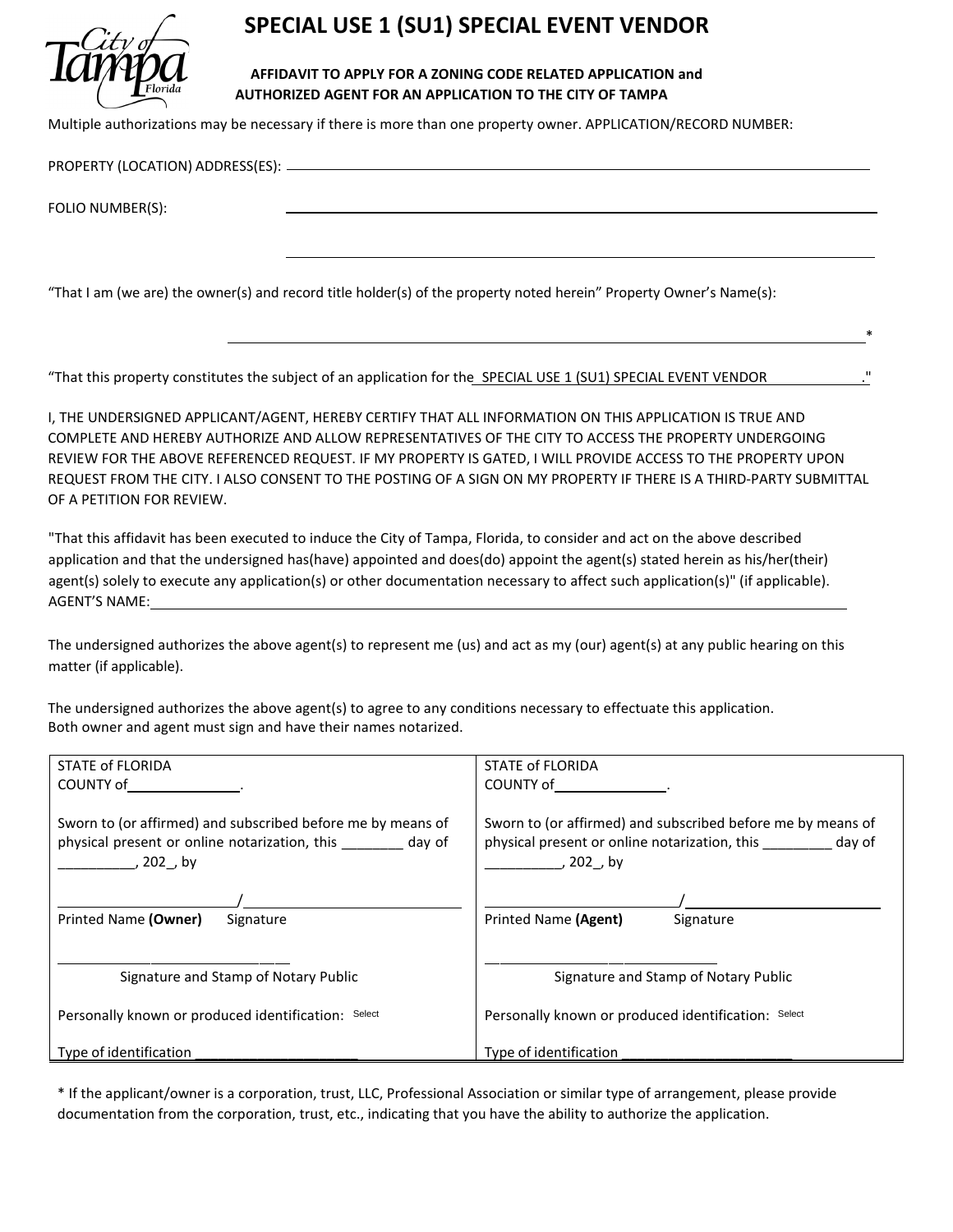

## **SPECIAL USE 1 (SU1) SPECIAL EVENT VENDOR – SITE PLAN INSTRUCTIONS**

If your application requires submittal of a Site Plan or graphic (drawing), the plan should be drawn to-scale, i.e., to an engineer's scale such as  $1' = 10'$ . The request will be evaluated based on compliance with the Tampa Comprehensive Plan in addition to the appropriateness of theplan based on the requirements of Chapter 27 and other applicable land development regulations.

If the Zoning Administrator or designee grants the request, the plan is binding upon the owner and his/her successors in title. Use of the property shall only occur in strict conformance with the approved plan. Any proposed changes are subject to the approval of the Zoning Administrator.

### Required General Information

- North Arrow, legend, scale.
- Total acreage of the site.
- Total area.
- Total floor area ratio and total building square footage, if applicable.
- Business hours of operation (if applicable).

### Existing Conditions

- Approximate location, size, and type of existing trees, water bodies, vegetation and other significant natural features.
- Name, location and width of all existing street and alley rights-of-way, within or adjacent to the site.
- Existing type and width of pavement on all streets and alley within or adjacent to the site.
- Location, width and use of all easements within or adjacent to the site.

See Example attached.